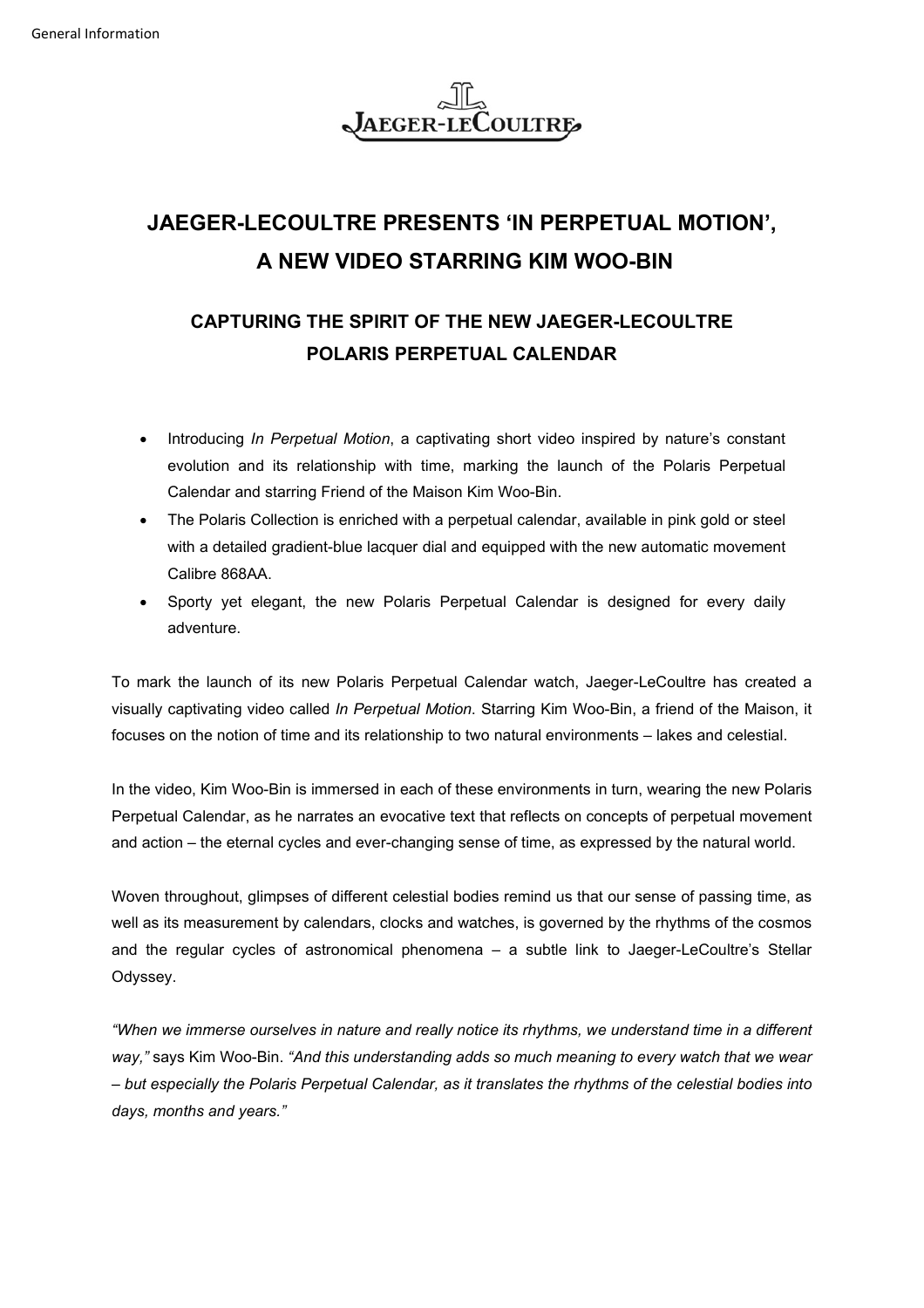

## **Keeping Perpetual Time**

In 2022, Jaeger-LeCoultre has enriched its sporty-chic Polaris line with a perpetual calendar for the first time. Elegant and visually striking, the dial of the Polaris Perpetual Calendar is lacquered in a deep gradient-blue colour, taking its aesthetic cues from the Polaris Mariner Memovox with assertive hour indexes, skeletonised hands and slightly recessed subdials for the calendar displays.

With an emphasis on balance and legibility, the date, day and month indications are balanced by a moon-phase display at 6 o'clock – a pleasing reminder that calendars had their origins in astronomical phenomena.

For Kim Woo-Bin, the new Jaeger-LeCoultre Polaris Perpetual Calendar may be the ideal timepiece: *"With life in this modern world moving so fast, it becomes all the more important to anchor ourselves in time,"* he explains. *"The Polaris Perpetual Calendar not only provides all of the information I need, but it can also adapt to any situation or environment with elegance."*

Thanks to the new in-house automatic movement, Jaeger-LeCoultre Calibre 868AA, the classical Northern Hemisphere moon-phase display is complemented by a retrograde display of moon phases in the Southern Hemisphere. Enhancing the practical utility of the Polaris Perpetual Calendar, the new movement has an extended power reserve, offering 70 hours of autonomy. To complement the elegant and visually striking dial, the 42mm case is available in a choice of steel or pink gold, and features a 'rapid-change' attachment for the interchangeable straps. In addition to two straps offered with each watch – rubber and alligator with the pink gold model; rubber and a steel bracelet with the steel model – a range of calf leather straps enables wearers to easily personalise the watch and adapt it for every daily adventure.